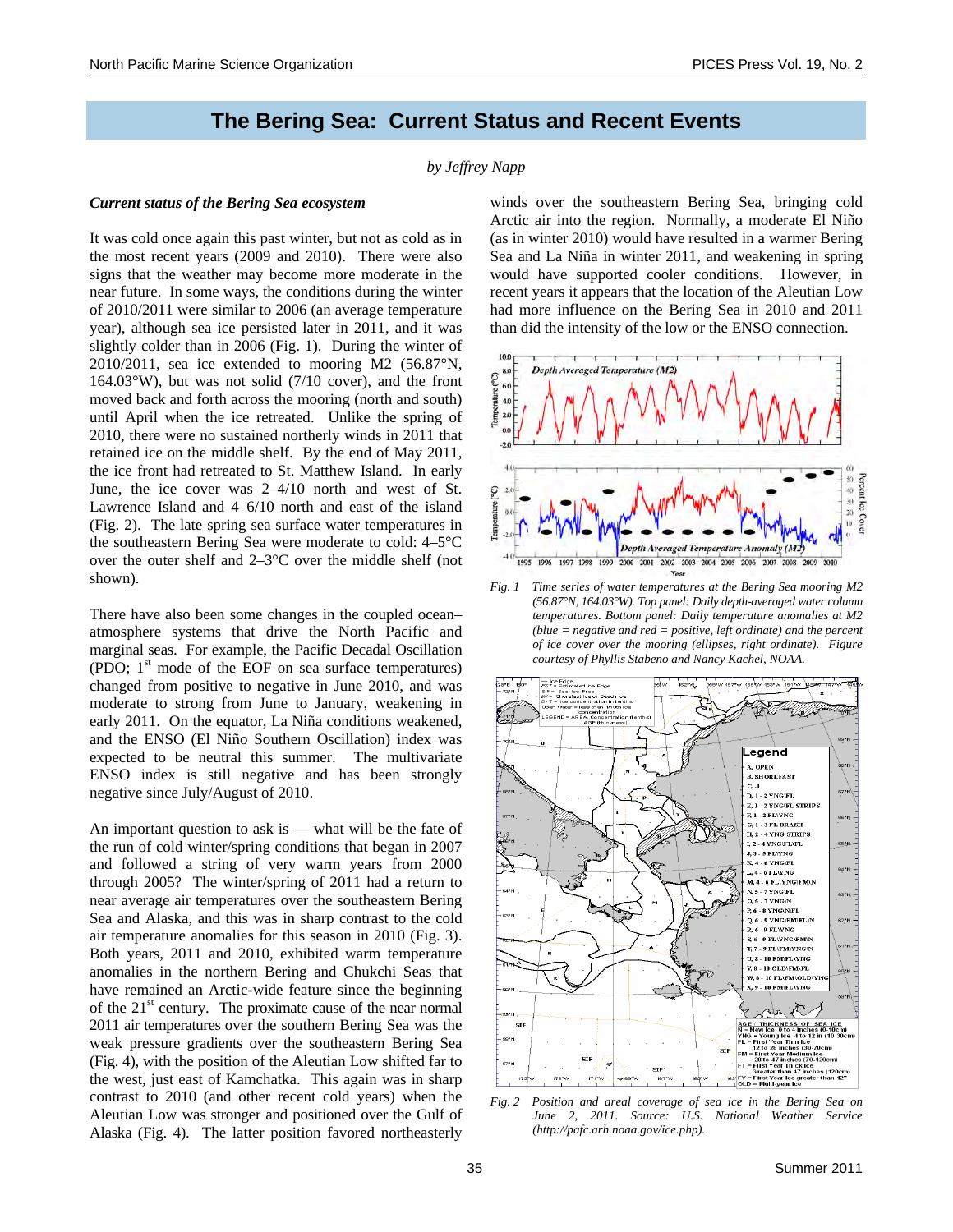

*Fig. 3 Winter/spring 1000 mbar air temperature anomalies from the mean (1968–1996) over the Bering Sea for 2011 (top) and 2010 (bottom). Source: U.S. National Center for Environmental Prediction/National Center for Atmospheric Research.* 

#### *Arctic conditions*

In the summer of 2010, the mean sea ice extent in the Arctic Ocean was  $8.5 \times 10^5$  km<sup>2</sup>, which was less than the average during the reference period of 1979–2000. However, in the spring of 2011 (April), the Bering Sea portion of the Arctic actually had more ice than average (Fig. 5). While there has been a rapid retreat of sea ice in the western Bering Sea, most of the western Arctic had been cooler than normal. A strong positive phase of the Arctic Oscillation (AO) characterized unusually low sea level pressures in much of the Arctic Ocean and drew warm air into the eastern Arctic.

## *2011 Bering Sea field season*

The amount of sea days for the eastern Bering Sea this year will be far less than previous years. The BEST/BSIERP partnership (http://bsierp.nprb.org) has concluded its field program, and the T/S *Oshoro Maru* (Hokkaido University, Japan) will not visit the eastern Bering Sea shelf in 2011. NOAA's Alaska Fisheries Science Center (AFSC) will conduct its annual summer groundfish assessment cruises (June and July), and the U.S. Coast Guard Icebreaker *Healey* will transit through the region on its way to the 2011 Arctic West Summer Expedition. NOAA's Pacific Environmental Laboratory (PMEL) has recovered and redeployed its Bering Sea shelf moorings for the summer.



*Fig. 4 Composite mean of sea level pressure (mb) for February to May 2011 (top) and 2010 (bottom). Source: U.S. National Center for Environmental Prediction/National Center for Atmospheric Research.* 



*Fig. 5 Ice edge extent for April 2011 compared to median extent (pink line). Source: http://nsidc.org/arcticseaicenews/.* 

#### *New insights into the Bering Sea ecosystem*

Several new and exciting results have been published within the last year and more are on their way in a forthcoming special issue of *Deep-Sea Research II* (2012).

A synthesis article on zooplankton and fish diet shows the affect of warm and cold years on the biomass of large and small zooplankton (Coyle *et al*., 2010. *Fish. Oceanogr.*, Fig. 6).

The availability of large crustacean prey in late summer corresponds with whole body energy content of age-0